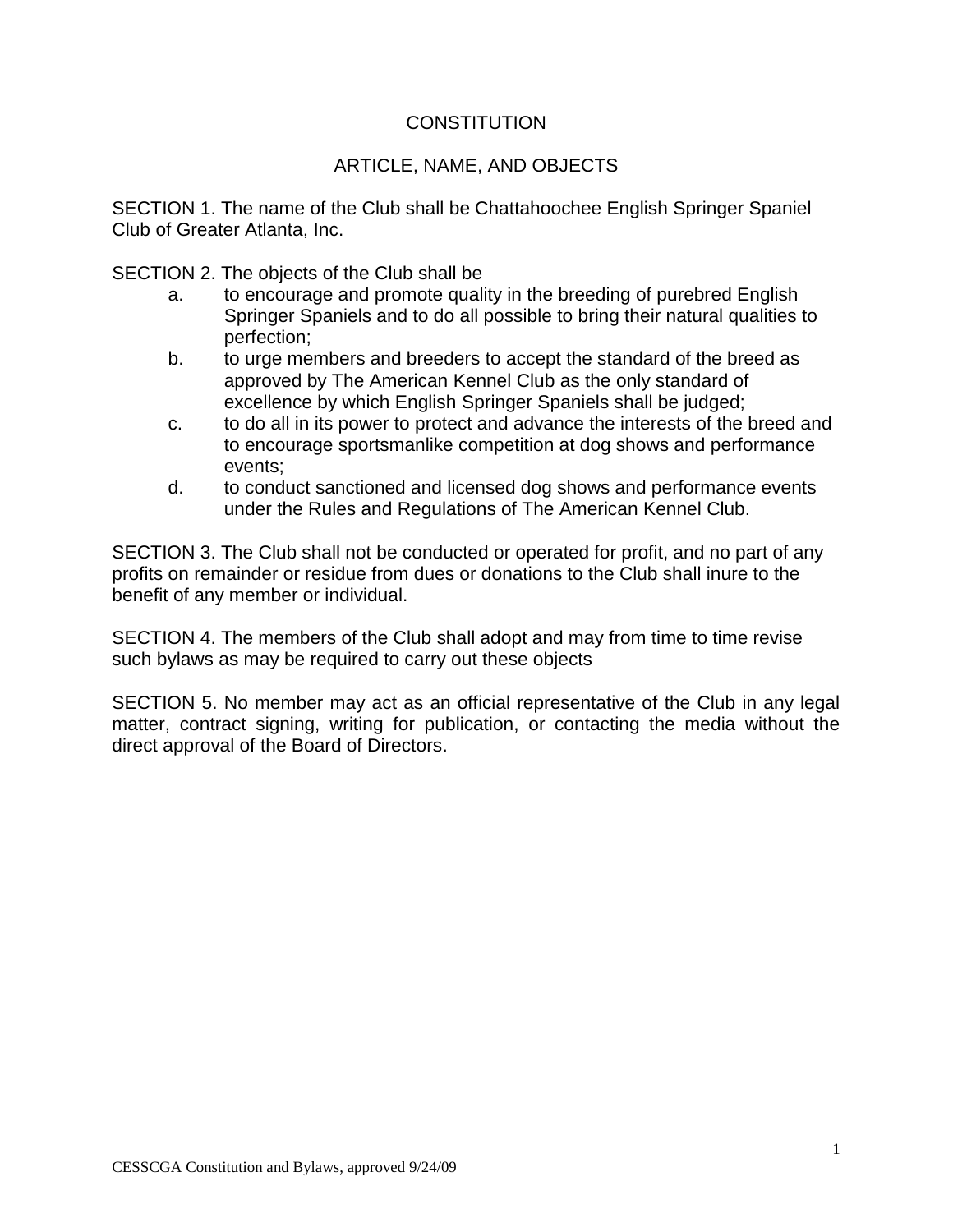# **BYLAWS**

## ARTICLE I. MEMBERSHIP

SECTION 1. Eligibility. There shall be three types of membership open to persons who are in good standing with The American Kennel Club and who subscribe to the purposes of this Club.

- a. Regular Membership. A Regular Membership is open to persons 18 years of age and older. Regular Members may vote and hold office.
- b. Associate Membership. An Associate Membership is open to persons 18 years of age and older. Associate Members may not vote and may not hold office. An Associate Member shall automatically gain Regular Membership status by paying the appropriate dues.
- c. Junior Membership. A Junior Membership is open to persons 17 years of age and younger. A Junior Member may not vote and may not hold office. A Junior Member shall be able to convert to Regular Membership or Associate Membership upon reaching his/her 18th birthday by paying the dues for a Regular Membership or an Associate Membership.

While membership is to be unrestricted as to residence, the Club's primary purpose is to be representative of the breeders and exhibitors in the greater Atlanta area.

SECTION 2. Dues. Membership dues shall be set by the Board of Directors and shall be no more than \$50.00 per year for Regular Voting Members, \$40.00 per year for Associate Non-Voting Members, and \$5.00 per year for Junior Non-Voting Members, payable on or before the 1st day of January of each year. No member may vote whose dues are not paid for the current year. During the month of October, the Secretary shall send to each member a statement of dues for the ensuing year.

SECTION 3. Election to Membership. Each applicant for membership shall apply on a form as approved by the Board of Directors and which shall provide that the applicant agrees to abide by these constitution and bylaws and the rules of The American Kennel Club. The application shall state the name, address, and occupation of the applicant. Accompanying the application, the prospective member shall submit dues payment for the current year. Applicants applying for Regular Voting Membership are required to attend one club meeting within six months of application before membership will be approved.

All applications are to be filed with the Secretary, and each application is to be read at the first meeting of the Club after it's receipt. At the next Club meeting, the application will be voted upon, and affirmative votes of 3/4 of the members present and voting at that meeting shall be required to elect the applicant. Applicants for membership who have been rejected by the Club may not reapply within six months after such rejection.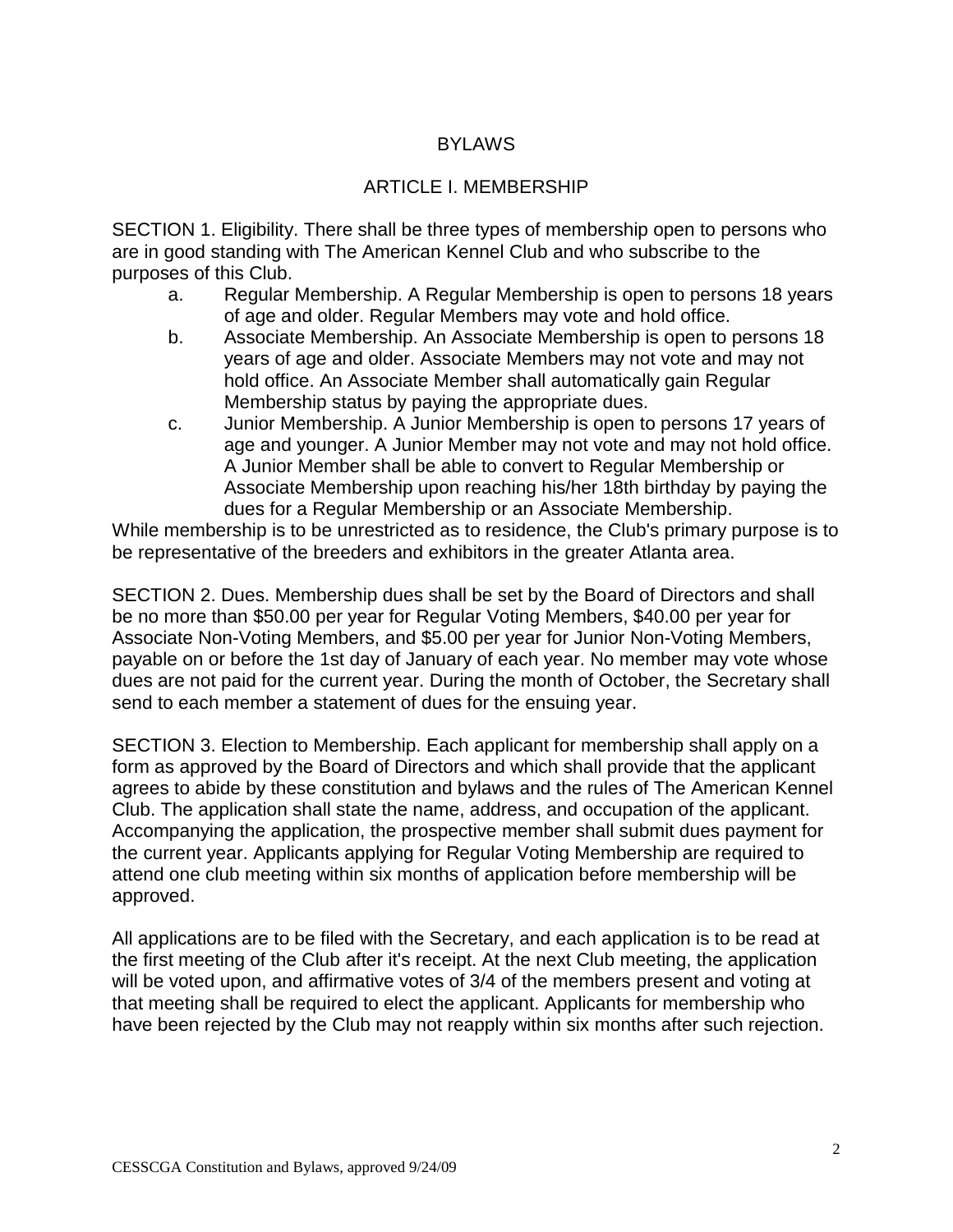SECTION 4. Termination of Membership. Memberships may be terminated:

- a. by resignation. Any member in good standing may resign from the Club upon written notice to the Secretary; but no member may resign when in debt to the Club. Dues obligations are considered a debt to the Club, and they become incurred on the first day of each fiscal year.
- b. by lapsing. A membership will be considered as lapsed and automatically terminated if such member's dues remain unpaid after the first day of the fiscal year; however, the Board may grant an additional 90 days of grace to such delinquent members in meritorious cases. In no case may a person be entitled to vote at any club meeting whose dues are unpaid as of the date of that meeting.
- c. by expulsion. A membership may be terminated by expulsion as provided in Article VI of these bylaws.

# ARTICLE II. MEETINGS AND VOTING

SECTION 1. Club Meetings. Meeting of the Club shall be held in the greater Atlanta area on the fourth Thursday of each month at such hour and place as may be designated by Board of Directors. Notice of each such meeting shall be sent by the Secretary at least five days before the date of the meeting. Notification may be done by individual e-mail or by electronic post to the club's group list. The quorum for such meetings shall be 20% of the regular members in good standing.

SECTION 2. Special Club Meetings. Special Club meetings may be called by the President or by a majority vote of the members of the Board who are present and voting at any regular or special meeting of the Board; and shall be called by the Secretary upon receipt of a petition signed by five members of the Club who are in good standing. Such special meetings shall be held in the greater Atlanta area at such place, date, and hour as may be designated by the person or persons authorized herein to call such meetings. Notice of such a meeting shall be sent by the Secretary at least five days and not more than fifteen days before the date of the meeting, and said notice shall state the purpose of the meeting, and no other Club business may be transacted thereat. The quorum for such a meeting shall be 20% of the regular members in good standing.

SECTION 3. Board Meetings. Meetings of the Board of Directors shall be held each month in the greater Atlanta area during the first seven days at such hour and place as may be designated by the Board. Notice of each such meeting shall be sent by the Secretary at least five days before the date of the meeting. The quorum for such a meeting shall be a majority of the Board.

SECTION 4. Special Board Meetings. Special Board meetings may be called by the President, and shall be called by the Secretary upon receipt of a written request signed by at least three members of the Board. Such special meetings shall be held in the greater Atlanta area at such place, date, and hour as may be designated by the person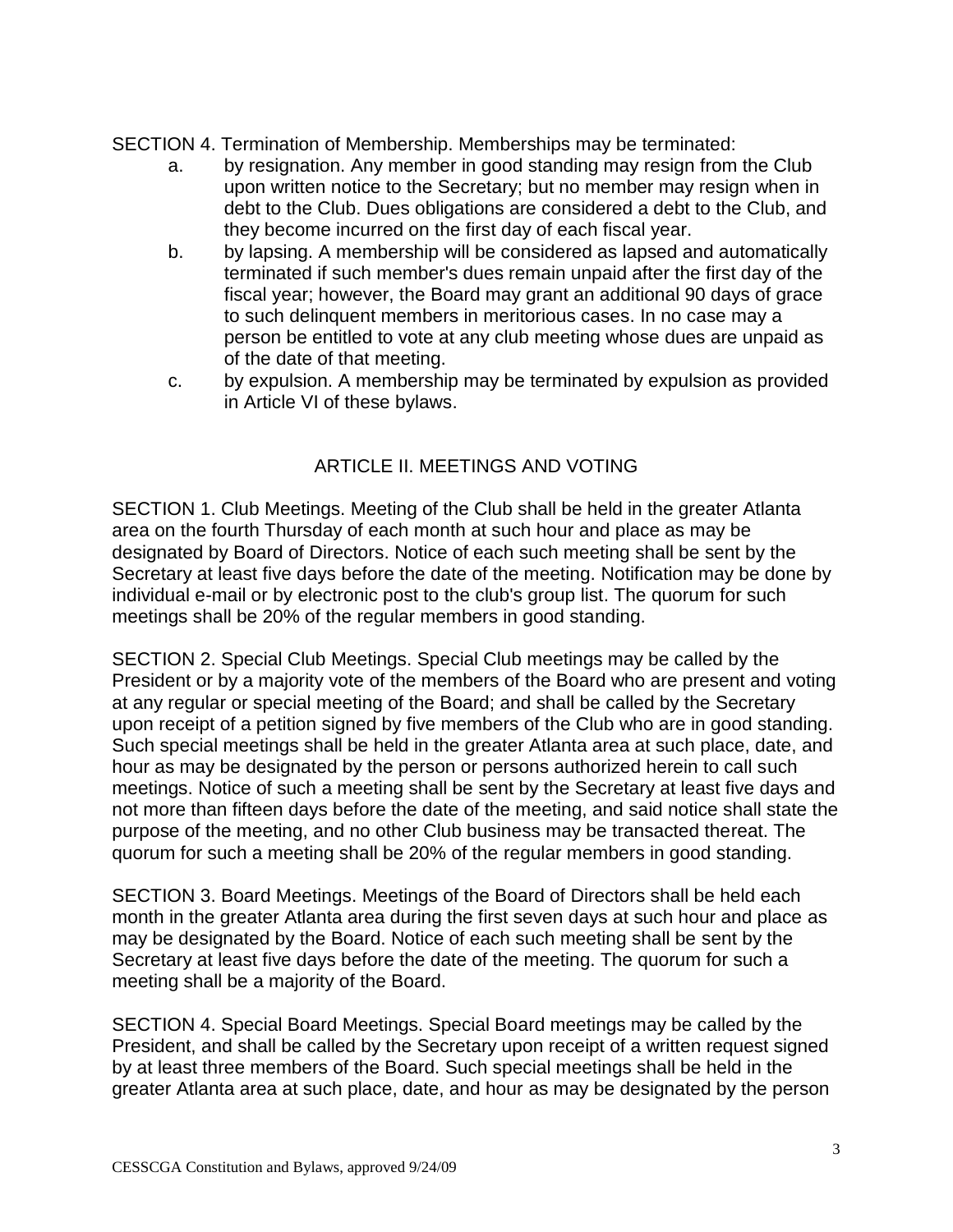authorized herein to call such meeting. Notification of such meeting shall be sent by the Secretary at least five days and not more than ten days before the date of the meeting, Any such notice shall state the purpose of the meeting, and no other business shall be transacted thereat. A quorum for such a meeting shall be a majority of the Board.

SECTION 5. Voting. Each Regular Member in good standing whose dues are paid for the current year shall be entitled to one vote at any meeting of the Club at which he/she is present. Proxy voting will not be permitted at any Club meeting or election.

# ARTICLE III DIRECTORS AND OFFICERS

SECTION 1. Board of Directors. The Board shall comprise the President, Vice President, Secretary, Treasurer, and three other persons, all of whom shall be members in good standing and all of whom shall be elected for one-year terms at the Club's annual meeting as provided in Article IV and shall serve until their successors are elected. General management of the Club's affairs shall be entrusted to the Board of Directors.

SECTION 2. Officers. The Club's officers, consisting of the President, Vice President, Secretary, and Treasurer, shall serve in their respective capacities both with regard to the Club and its meetings and the Board and its meetings.

- a. The President shall preside at all meetings of the Club and of the Board, and shall have the duties and powers normally appurtenant to the office of President in addition to those particularly specified in these bylaws.
- b. The Vice President shall have the duties and exercise the powers of the President in case of the President's death, absence, or incapacity.
- c. The Secretary shall keep a record of all meetings of the Club and of the Board and of all matters of which a record shall be ordered by the Club. He/She shall have charge of the correspondence, notify members of meetings, notify new members of their election to membership, notify officers and directors of their election to office, keep a roll of the members of the Club with their addresses, and carry out such other duties as are prescribed in these bylaws.
- d. The Treasurer shall collect and receive all monies due or belonging to the Club. He/She shall deposit the same in a bank designated by the Board in the name of the Club. His/Her books shall be at all times open to inspection of the Board, and he/she shall report to the Board at every meeting the condition of the Club's finances and every item of receipt or payment not before reported; and at the annual meeting render an account of all monies received and expended during the previous fiscal year. The Treasurer shall be bonded in such amount as the Board of Directors shall determine.
- e. The offices of Secretary and Treasurer may be held by the same person, in which case the Board shall comprise the officers and four other persons.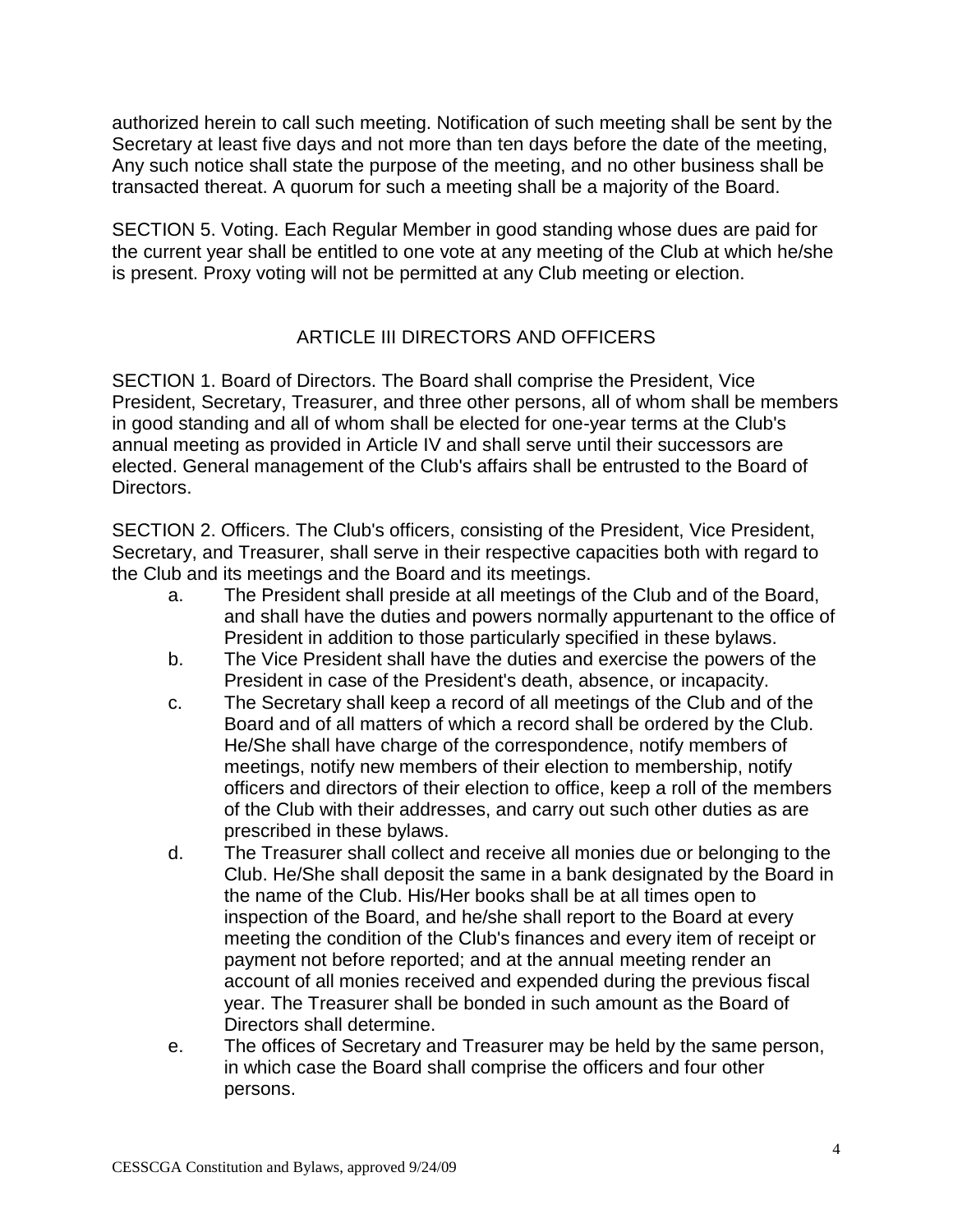SECTION 3. Vacancies. Any vacancies occurring on the Board or among the offices during the year shall be filled until the next annual election by a majority vote of all the then members of the Board at its first regular meeting after the creation of such vacancy, or at a special Board meeting called for that purpose; except that a vacancy in the office of President shall be filled automatically by the Vice President, and the resulting vacancy in the office of Vice President shall be filled by the Board.

### ARTICLE IV. THE CLUB YEAR, ANNUAL MEETING, ELECTIONS

SECTION 1. Club Year. The Club's fiscal year shall begin on the 1st day of January and end on the 31st day of December. The Club's official year shall begin immediately at the conclusion of the election at the annual meeting and shall continue through the election at the next annual meeting.

SECTION 2. Annual Meeting. The annual meeting shall be held in the month of April at which officers and directors for the ensuing year shall be elected by secret written ballot from among those nominated in accordance with Section 4 of this article. They shall take office immediately upon the conclusion of the election, and each retiring officer shall turn over to his/her successor in office all properties and records relating to that office within 30 days after the election.

SECTION 3. Elections. The nominated candidate receiving the greatest number of votes for each office shall be declared elected. The three nominated candidates for other positions on the Board who receive the greatest number of votes for such positions shall be declared elected.

SECTION 4. Nominations. No person may be a candidate in a Club election who has not been nominated. During the month of January, the Board shall appoint a Nominating Committee consisting of three members and two alternates, not more than one of whom may be a member of the Board. The Secretary shall immediately notify the committeemen and alternates of their selection. The Board shall appoint a Chairman for the committee, and it shall be his/her duty to call a committee meeting which shall be held on or before February 1st.

- a. The Committee shall nominate one candidate for each office and three candidates for the three other positions on the Board, and after securing the consent of each person so nominated, shall immediately report its nominations to the Secretary in writing.
- b. Upon receipt of the Nominating Committee's report, the Secretary shall before February 15th notify each member in writing of the candidates so nominated.
- c. Additional nominations may be made at the March meeting by any member in attendance provided that the person so nominated does not decline when his/her name is proposed, and provided further that if the proposed candidate is not in attendance at this meeting, his/her proposer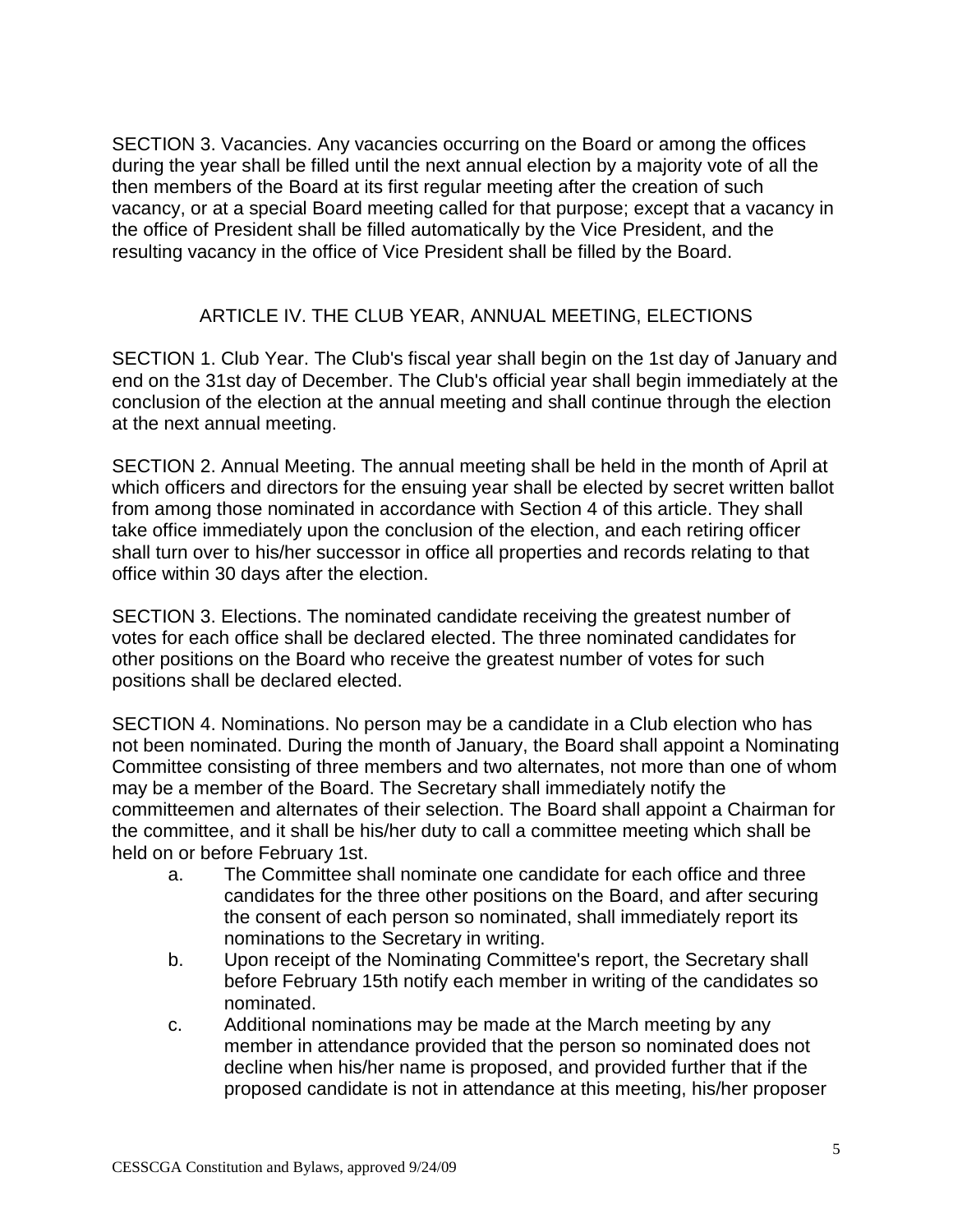shall present to the Secretary a written statement for the proposed candidate signifying his/her willingness to be a candidate. No person may be a candidate for more than one position.

d. Nominations cannot be made at the annual meeting or in any manner other than as provided in this article.

# ARTICLE V. COMMITTEES

SECTION 1. The Board may each year appoint standing committees to advance the work of the Club in such matters as specialty shows, performance events, trophies, annual awards, membership, and other fields which may be well served by committees. Such committees shall always be subject to the final authority of the Board. Special committees may also be appointed by the Board to aid it on particular projects.

SECTION 2. Any committee appointed may be terminated by a majority vote of the full membership of the Board upon written notice to the appointee; and the Board may appoint successors to those persons whose services have been terminated.

## ARTICLE VI. DISCIPLINE

SECTION 1. American Kennel Club Suspension. Any member who is suspended from the privileges of The American Kennel Club automatically shall be suspended from the privileges of this Club for a like period.

SECTION 2. Charges. Any member may prefer charges against a member for alleged misconduct prejudicial to the best interests of the Club or the breed. Written charges with specifications must be filed in duplicate with the Secretary together with a filing fee of fifty dollars (\$50.00) which shall be forfeited if such charges are not sustained by the Board after a hearing. The Secretary shall promptly send a copy of the charges to each member of the Board or present them at a Board meeting, and the Board shall first consider whether the actions alleged in the charges, if proven, might constitute conduct prejudicial to the best interest of the Club or the breed. If the Board considers that the charges do not allege conduct which would be prejudicial to the best interests of the Club or the breed, it may refuse to entertain jurisdiction. If the Board entertains jurisdiction of the charges, it shall fix a date of a hearing by the Board not less than three weeks or more than six weeks thereafter. The Secretary shall promptly send one copy of the charges to the accused member by registered mail together with a notice of the hearing and an assurance that the defendant may personally appear in his/her own defense and bring witnesses if he/she wishes.

SECTION 3. Board Hearings. The Board shall have complete authority to decide whether counsel may attend the hearing, but both complainant and defendant shall be treated uniformly in that regard. Should the charges be sustained, after hearing all the evidence and testimony presented by complainant and defendant, the Board may, by a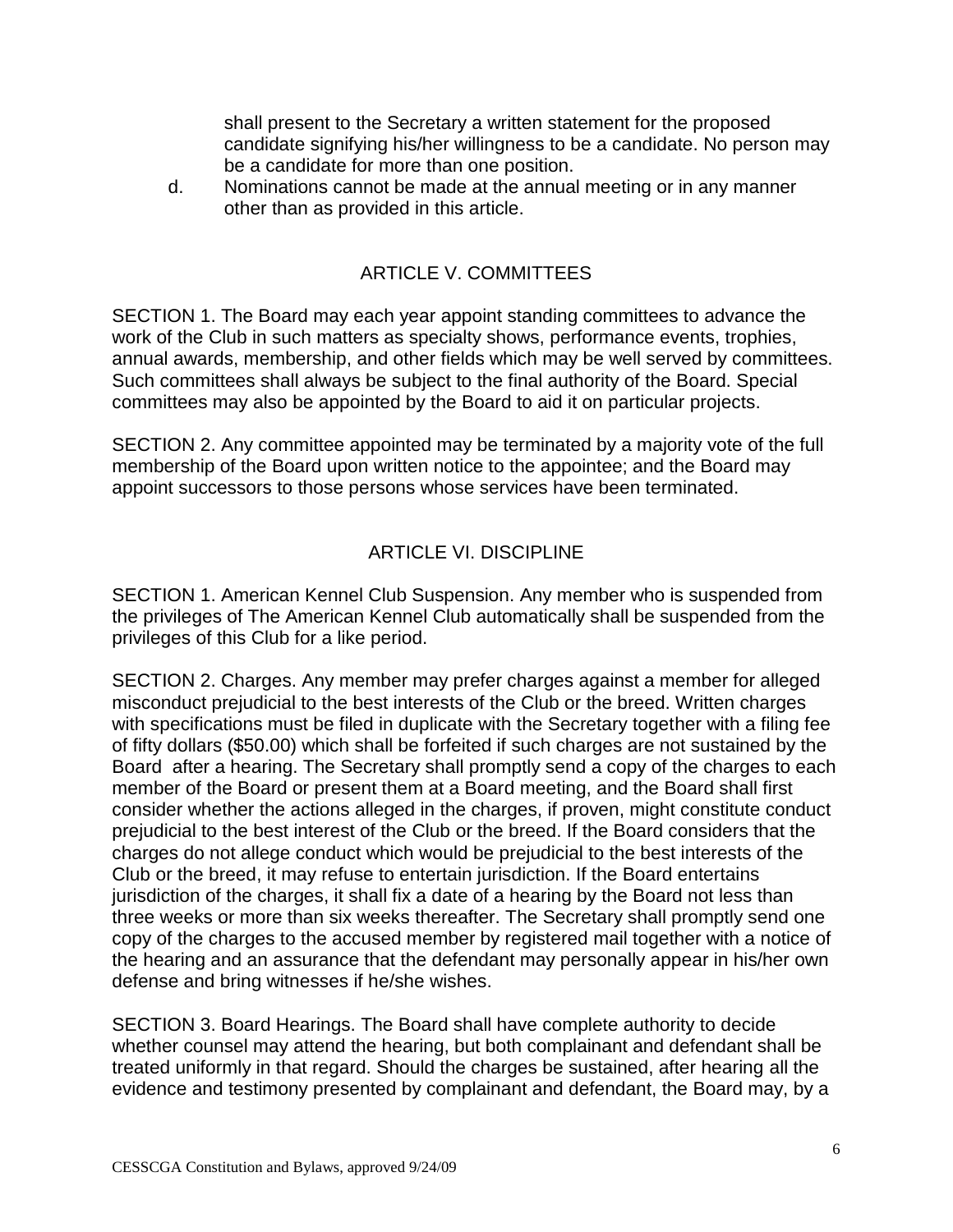majority vote of those present, suspend the defendant from all privileges of the Club for not more than six months from the date of the hearing. And, if it deems that punishment insufficient, it may also recommend to the membership that the penalty be expulsion. In such case, the suspension shall not restrict the defendant's right to appear before his/her fellow members at the ensuing Club meeting which considers the Board's recommendation. Immediately after the Board has reached a decision, its findings shall be put in writing and filed with the Secretary. The Secretary, in turn, shall notify each of the parties of the Board's decision and penalty, if any.

SECTION 4. Expulsion. Expulsion of a member from the Club may be accomplished only at a meeting of the Club after a Board hearing and upon the Board's recommendation as provided in Section 3 of this Article. Such proceedings may occur at a regular or special meeting of the Club to be held within sixty days but not earlier than thirty days after the date of the Board's recommendation for expulsion. The defendant shall have the privilege of appearing in his/her own behalf, though no evidence shall be taken at this meeting. The President shall read the charges and the Board's findings and recommendations, and shall invite the defendant, if present, to speak on his/her own behalf if he/she wishes. The members shall then vote by secret ballot on the proposed expulsion. A 2/3 vote of those present and voting at the meeting shall be necessary for expulsion. If expulsion is not so voted, the Board's suspension shall stand.

### ARTICLE VII. AMENDMENTS

SECTION 1. Amendments to these constitution and bylaws may be proposed by the Board of Directors or by written petition addressed to the Secretary signed by 20% of the members in good standing. Amendments proposed by such petition shall be promptly considered by the Board of Directors and must be submitted to the members with recommendations of the Board by the Secretary for a vote within three months after the date the petition was received by the Secretary.

SECTION 2. The constitution and bylaws may be amended by a 2/3 vote of the members present and voting at any regular or special meeting called for this purpose, provided the proposed amendments have been included in the notice of the meeting and sent to each member at least two weeks before the date of the meeting.